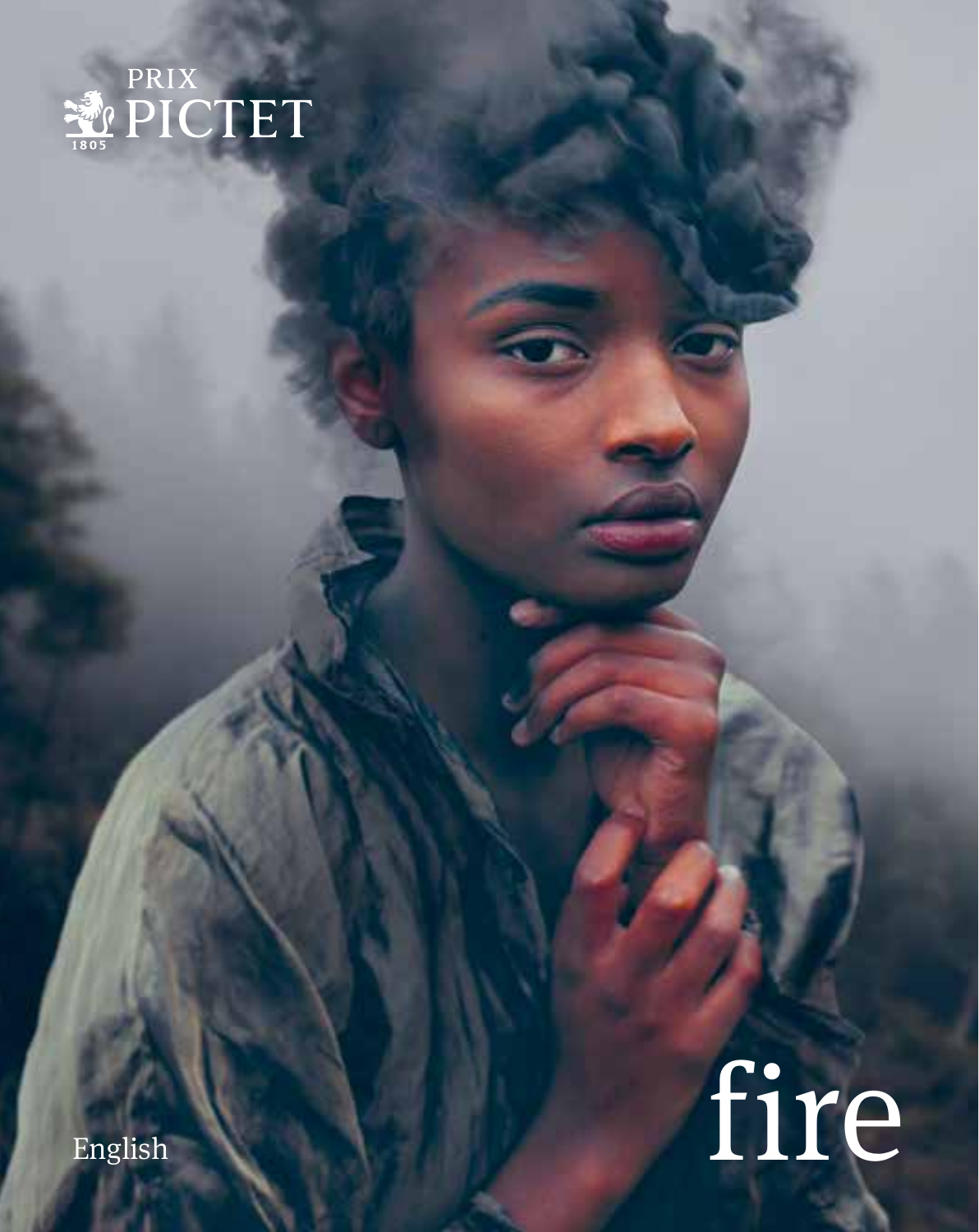The Prix Pictet is the world's leading prize for photography and sustainability. Its purpose is to harness the power of photography to draw global attention to critical sustainability issues that threaten humanity – and the planet that we share with the rest of the natural world.

The ninth cycle of the award takes the theme of *Fire*. As Sir David King, Chairman of the Prix Pictet Jury, says in his foreword to the accompanying book, 'If ever there was a time for the Prix Pictet to take up the theme of *Fire*, that time is now. Last summer we were inundated with images of fire at its most frighteningly destructive... These were not the harbingers of a crisis; they are the thing itself. This is it. The fire, long foreseen, has finally arrived. It is as if the future has somehow slipped into the present while we have been busy looking elsewhere and discussing long-term solutions.'

Over 600 photographers were nominated for *Fire* by a global network of nominators. After a rich debate the jury arrived at a final shortlist of 13 artists. In December 2021, at an award ceremony held at the Victoria and Albert Museum in London, Sally Mann was announced as the ninth Prix Pictet laureate. Mann was recognised for her *Blackwater* series (2008–12), a multifaceted exploration of the Great Dismal Swamp, which spans the border of Virginia and North Carolina. The swamp was long a treacherous refuge for people escaping slavery, and has since been devastated by wildfires.

As a group, the artists appearing in this cycle present fire as the most capricious of the elements - the bringer of life but also the author of terrifying destruction. Their work is a vision of what lies ahead: not only what has been but what is to come.

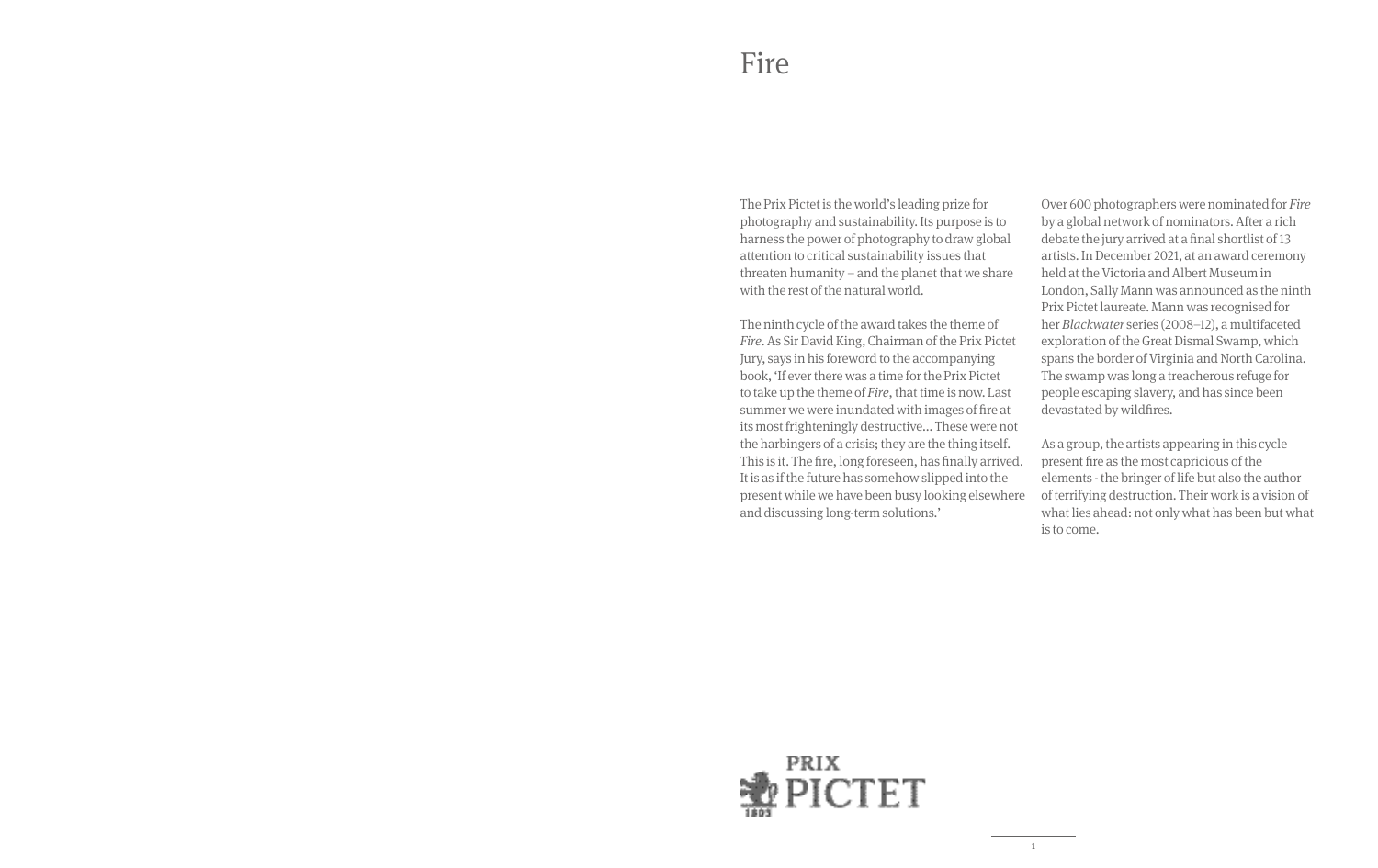### The Award

### The Jury

Founded by the Pictet Group in 2008, the Prix Pictet is now in its ninth cycle (*Fire*). Each cycle of the award has a specific theme. The eight previous winners are Benoît Aquin (*Water*), Nadav Kander (*Earth*), Mitch Epstein (*Growth*), Luc Delahaye (*Power*), Michael Schmidt (*Consumption*), Valérie Belin (*Disorder*), Richard Mosse (*Space*) and Joana Choumali (*Hope*).

The Prix Pictet is an award of 100,000 Swiss francs to the photographer who, in the opinion of the independent jury, has produced a series of work that is both artistically outstanding and presents a compelling narrative related to the selected theme.

Each cycle of the Prix Pictet tours the world, exhibiting in over a dozen countries annually, bringing the work of the shortlisted photographers to a wide international audience. To date, the Prix Pictet has received over 4800 nominations and staged over 100 exhibitions in 44 cities. Some 710,000 people have visited Prix Pictet exhibitions.

Further details of tour venues may be found on the Prix Pictet website: *prixpictet.com.*

#### **Sir David King, FRS**

Chairman Founder & Chair, Centre for Climate Repair at Cambridge

#### **Duncan Forbes**

Head of Photography, Victoria and Albert Museum, London

#### **Emma Bowkett**

Director of Photography, *FT Weekend Magazine*, London

#### **Herminia Ibarra**

Charles Handy Professor of Organisational Behaviour, London Business School, London

#### **Jeff Rosenheim**

Joyce Frank Menschel Curator in Charge of Photographs, The Metropolitan Museum of Art, New York

#### **Joana Choumali**

Artist Winner of Prix Pictet *Hope*, Ivory Coast

**Philippe Bertherat**  President, MAMCO Foundation, Geneva

#### **Shahira Fahmy**

Founder & Principal, Shahira Fahmy Architects, Cairo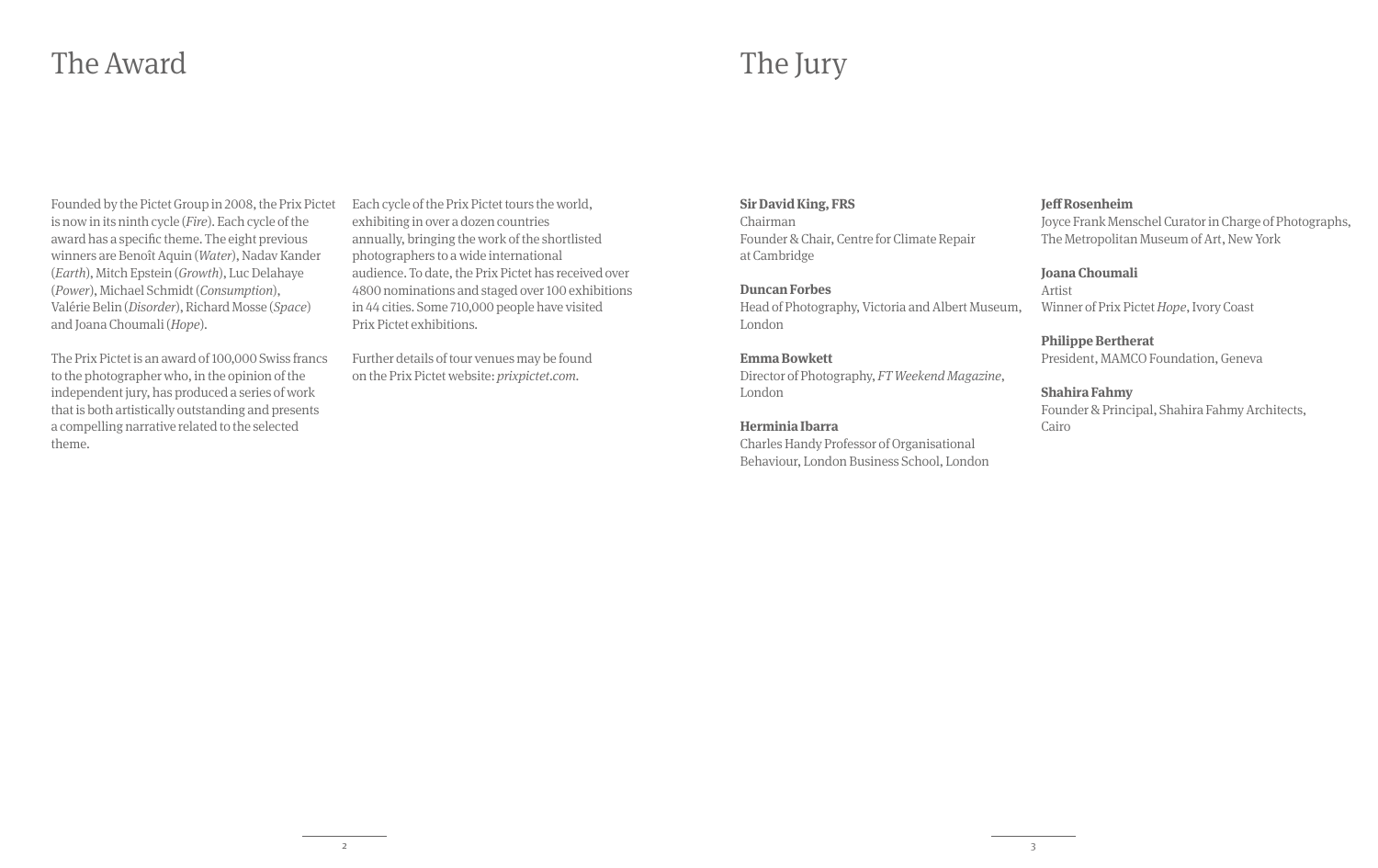### Shortlist



Joana Hadjithomas and Khalil Joreige Lebanon



**Rinko Kawauchi**<br>Japan



Sally Mann United States



Mak Remissa Cambodia





Mark Ruwedel United States

Carla Rippey Mexico





**Christian Marclay**<br>United States/ Switzerland



Fabrice Monteiro Belgium/Benin



Lisa Oppenheim United States



Brent Stirton South Africa





David Uzochukwu Austria/Nigeria

Daisuke Yokota Japan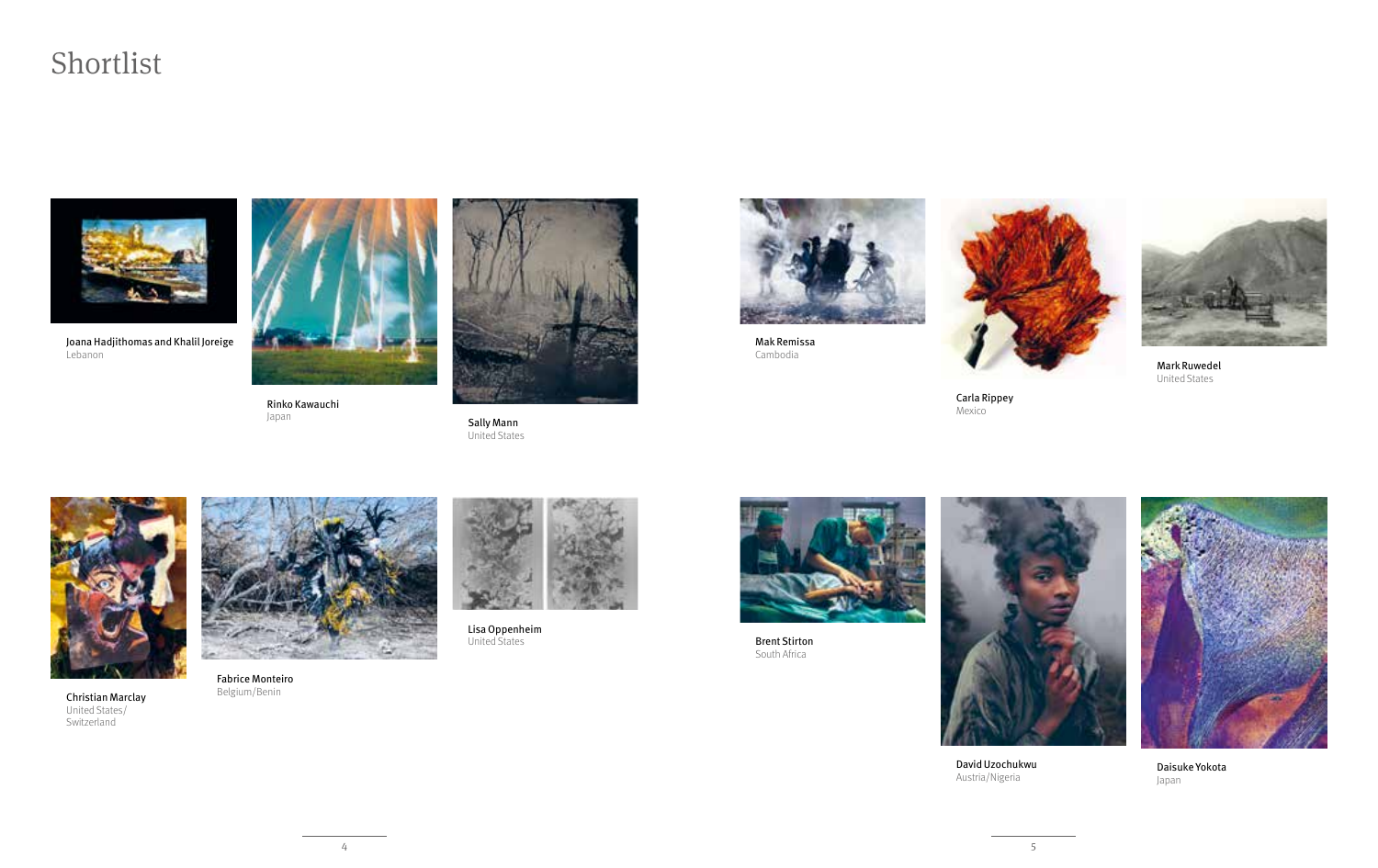### Joana Hadjithomas and Khalil Joreige

Both born 1969, Lebanon Series Wonder Beirut, 1998–2006

#### Artist Statement

How do we make images in a country where chaos and ruins are prevalent? How do we report on traces of war and also on what war and disaster do to the image itself? *Wonder Beirut* is an ongoing project based on a series of postcards from the 1960s and 1970s which are still on sale in Lebanese bookshops today, even though the places they depict were destroyed in the bombardments or in subsequent reconstruction programmes.

For this project, we created a fictional character: the photographer Abdallah Farah. Farah supposedly took photographs that were used to produce these postcards in the 1960s, then burned them himself to record the impact of bombardments and street battles during the Lebanese Civil War. The *Wonder Beirut* project re-inscribes the Civil War and the consequences of the conflict within ideal representations of pre-war Lebanon and interrogates the way in which history is written. Today, the *Wonder Beirut* project comes back to haunt us with the economic and political collapse of the country and the increasing tensions and divisions.

#### Biography

The filmmakers and artists Joana Hadjithomas and Khalil Joreige question the fabrication of images, the construction of imaginaries and the writing of history. Their artworks create thematic and formal links between photography, video, performance, installation and cinema.

The artists are known for their research based on personal or political documents, with particular interest in traces of the invisible and the absent, such as disappearances during the Lebanese Civil War, a forgotten space project or the strange consequences of internet scams. Major works include *Circle of Confusion* (1997); *Wonder Beirut* (1998–2006); *The Lebanese Rocket Society* (2012); SCAMS (2014); *I Stared at Beauty So Much* (2016–21) and *Unconformities* (2017), which was presented at the Centre Pompidou, Paris, and awarded the Prix Marcel Duchamp.

Together they have directed numerous films which have been shown and awarded in major international festivals. Recent films include *Memory Box* (2021); *ISMYRNA* (2016); *The Lebanese Rocket Society* (2012); *Je Veux Voir* (2008) and *A Perfect Day* (2005). They are co-founders of Abbout Productions and on the board of Metropolis Art Cinema and Cinémathèque Beirut.



Wonder Beirut: The Story of a Pyromaniac Photographer 1998–2006 Courtesy of the artists and In Situ Fabienne Leclerc and The Third Line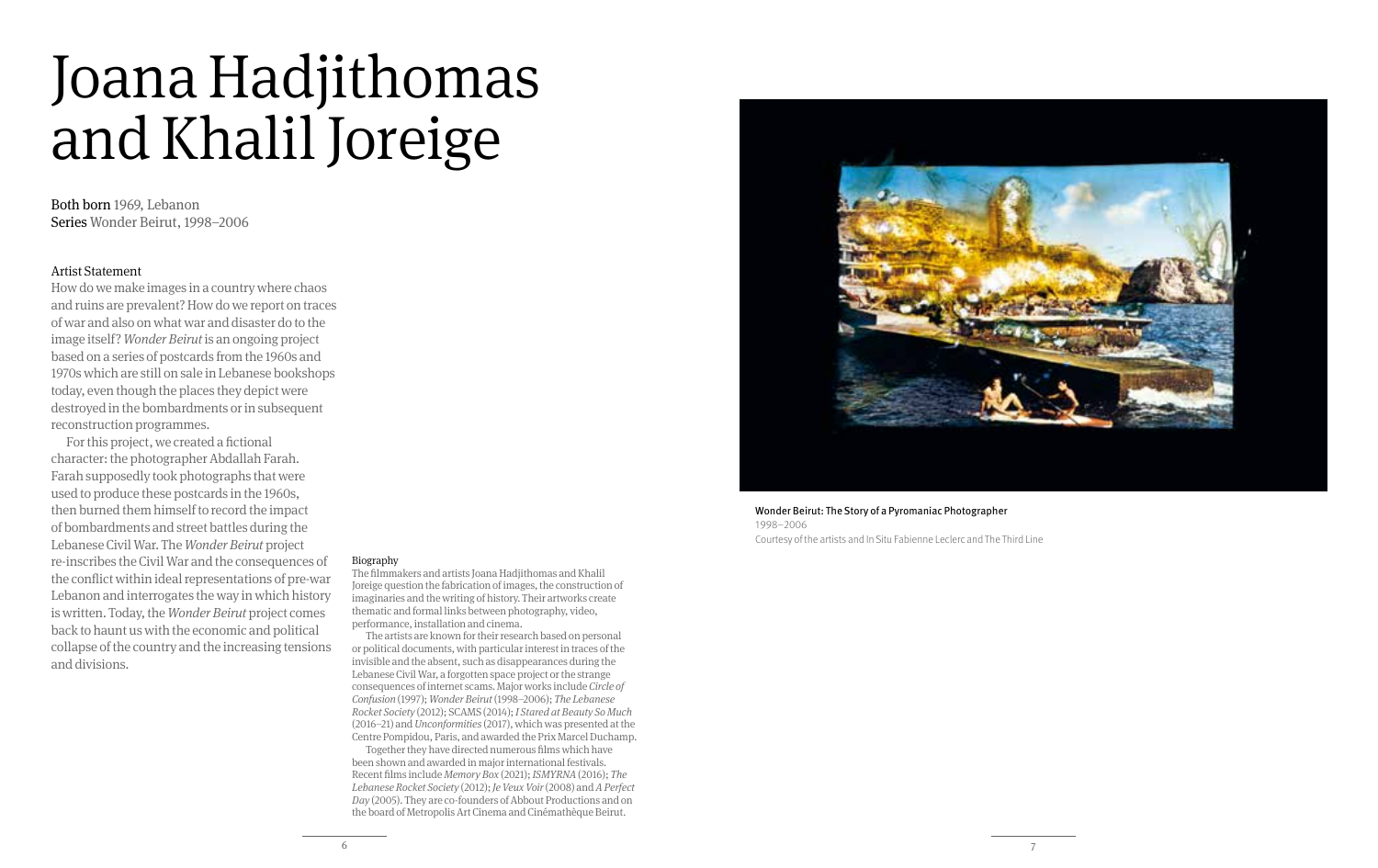## Rinko Kawauchi

Born 1972, Japan Series Hanabi, 2001

#### Artist Statement

I photographed fireworks every summer between 1997 and 2001, and this collection represents that body of work.

I was still in the process of making my first works at the time, and every day I underwent an agonising repetition of trial and experimentation. For that reason, I found simple joy in photographing fireworks. Not only do they function as a beautiful subject, but they provided me with a sort of healing. I was living alone in Tokyo at the time, and watching the displays allowed me to be with others and to share that experience with them.

Alongside people of all ages, I would look up at the sky and marvel at the beautiful sparks. In an instant, they would vanish – and so would we return to our own daily lives. In a chaotic world, such moments felt like salvation – an affirmation of being alive.

Fire – a metaphor for both life and death. Beauty that dissipates in an instant. These have functioned as motivations for photography from the beginning; and over time, I think these notions have become symbolic of my early work.

#### Biography

In 2002, Rinko Kawauchi received the 27th Kimura Ihei Award for her photographic books *Utatane* and *Hanabi*. Further awards include the International Center of Photography Infinity Award (2009); Ministry of Cultural Affairs Newcomer of the Year (2012) and the Shashin no Machi Higashikawa Domestic Photographer Award (2013). Kawauchi has participated in a multitude of group and solo exhibitions both within Japan and all over the world. Solo exhibitions include Fondation Cartier pour l'art contemporain, Paris (2005); The Photographers' Gallery, London (2006); Hasselblad Center, Gothenburg (2007); Museu de Arte Moderna de São Paulo (2007); Vangi Sculpture Garden Museum, Shizuoka (2008); Tokyo Metropolitan Museum of Photography (2012) and Kunst Haus Wien, Vienna (2015). Notable group exhibitions include Rencontres d'Arles (2004); PHotoEspaña, Madrid (2006); *Collection of the Fondation Cartier pour l'art contemporain*, Museum of Contemporary Art Tokyo (2006); *Blooming: Brazil-Japan Where You Are*, Toyota Municipal Museum of Art (2008); *New Documents*, Brighton Photo Biennial (2010); *Bye Bye Kitty!!! Between Heaven and Hell in Contemporary Japanese Art*, Japan Society, New York (2011); Le Mois de la Photo à Montréal (2011) and *Japanorama*. *A New Vision on Art since 1970*, Centre Pompidou-Metz (2018).



Untitled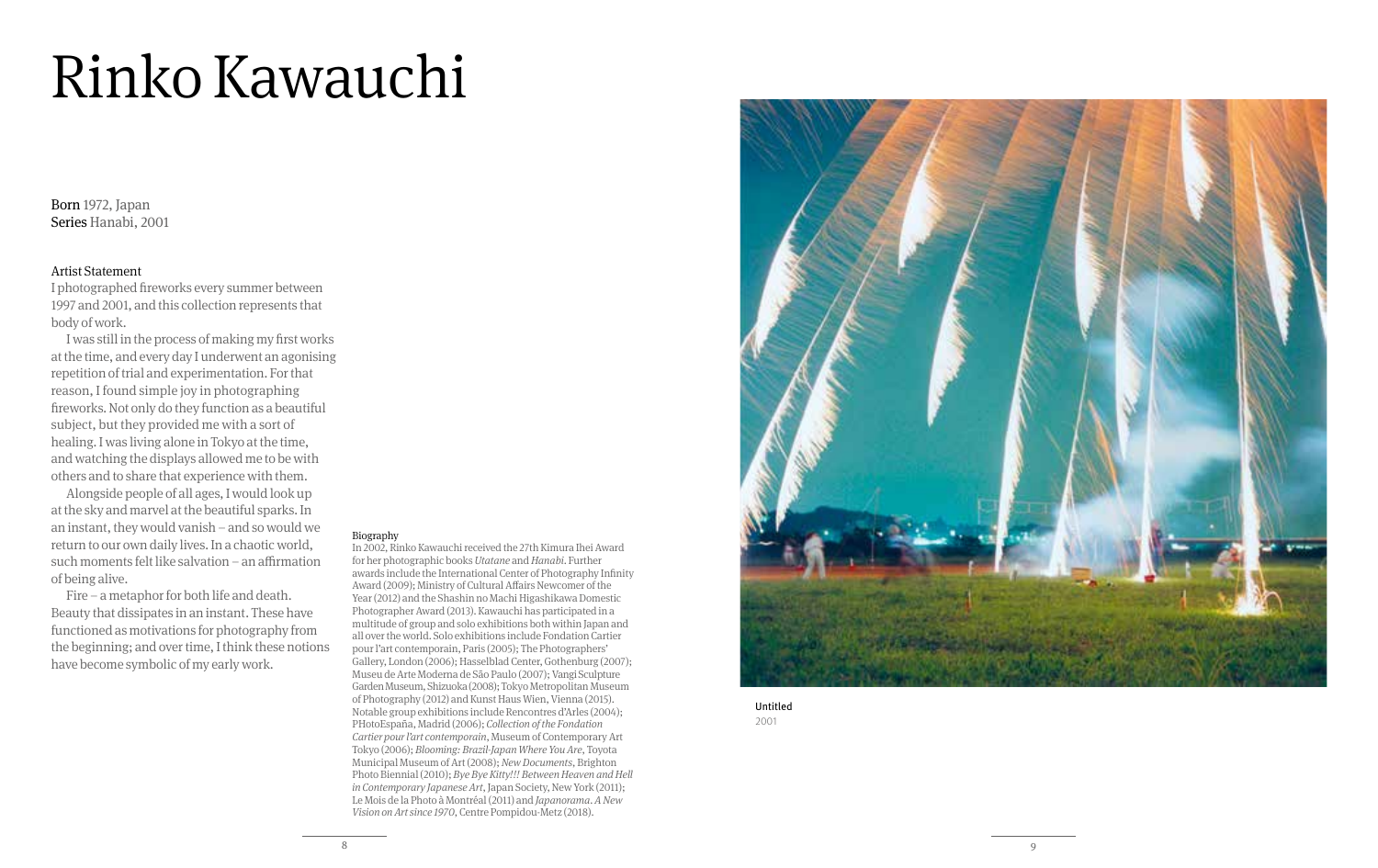## Sally Mann

*Laureate*

Born 1951, United States Series Blackwater, 2008−12

#### Artist Statement

For years, I have been examining the racial history of my homeland, the American South, viewing the land as a vessel for the memories of the struggles enacted upon it. The recent fires in the Great Dismal Swamp seemed to epitomise the great fire of racial strife in America. Something about the American character seems to embrace the apocalyptic as solution, *The Fire Next Time*, fire as a curative. Perhaps we do need to tear down before we can rebuild. Perhaps fire, uniquely, does cleanse and restore. And maybe the green sprigs and vines starting now to revitalise the swamp offer hope for restoration.

But fire does not destroy memories and no matter how completely the Great Dismal Swamp is engulfed in flames, no one will forget its tortured racial past. I hope these pictures can serve as a testament and a reminder.

#### Biography

Sally Mann is known for her photographs of intimate and familiar subjects rendered both sublime and disquieting. Her works explore family, social realities and the passage of time, capturing tensions between nature, history and memory.

Mann's first solo museum exhibition was at the Corcoran Gallery of Art, Washington, D.C. in 1977, presenting *The Lewis Law Portfolio* (1974–76), a series that comprises her earliest explorations into the abstract beauty of the everyday. In the 1980s, she published two books, *Second Sight* and *At Twelve*, the latter a study of girls on the cusp of womanhood.

From the late 1990s into the 2000s, Mann focused on the American South, taking photographs in Alabama, Mississippi and Louisiana for her *Deep South* series (2005), as well as Civil War battlefields for *Last Measure* (2000). In 2003, Mann documented the effects of muscular dystrophy on her husband, Larry, these frank portraits becoming the *Proud Flesh* series (2009). The survey exhibition *A Thousand Crossings*, exploring the identity of the American South and Mann's relationship with her place of origin, debuted at the National Gallery of Art, Washington, D.C. in 2018.

A Guggenheim fellow and three-time recipient of the National Endowment for the Arts fellowship, Mann was named 'America's Best Photographer' by *Time* magazine in 2001. Mann's *Hold Still: A Memoir with Photographs* was named a finalist for the 2015 National Book Awards and won the 2016 Andrew Carnegie Medal for Excellence in Nonfiction.



Blackwater 13 2008–12 Courtesy of the artist and Gagosian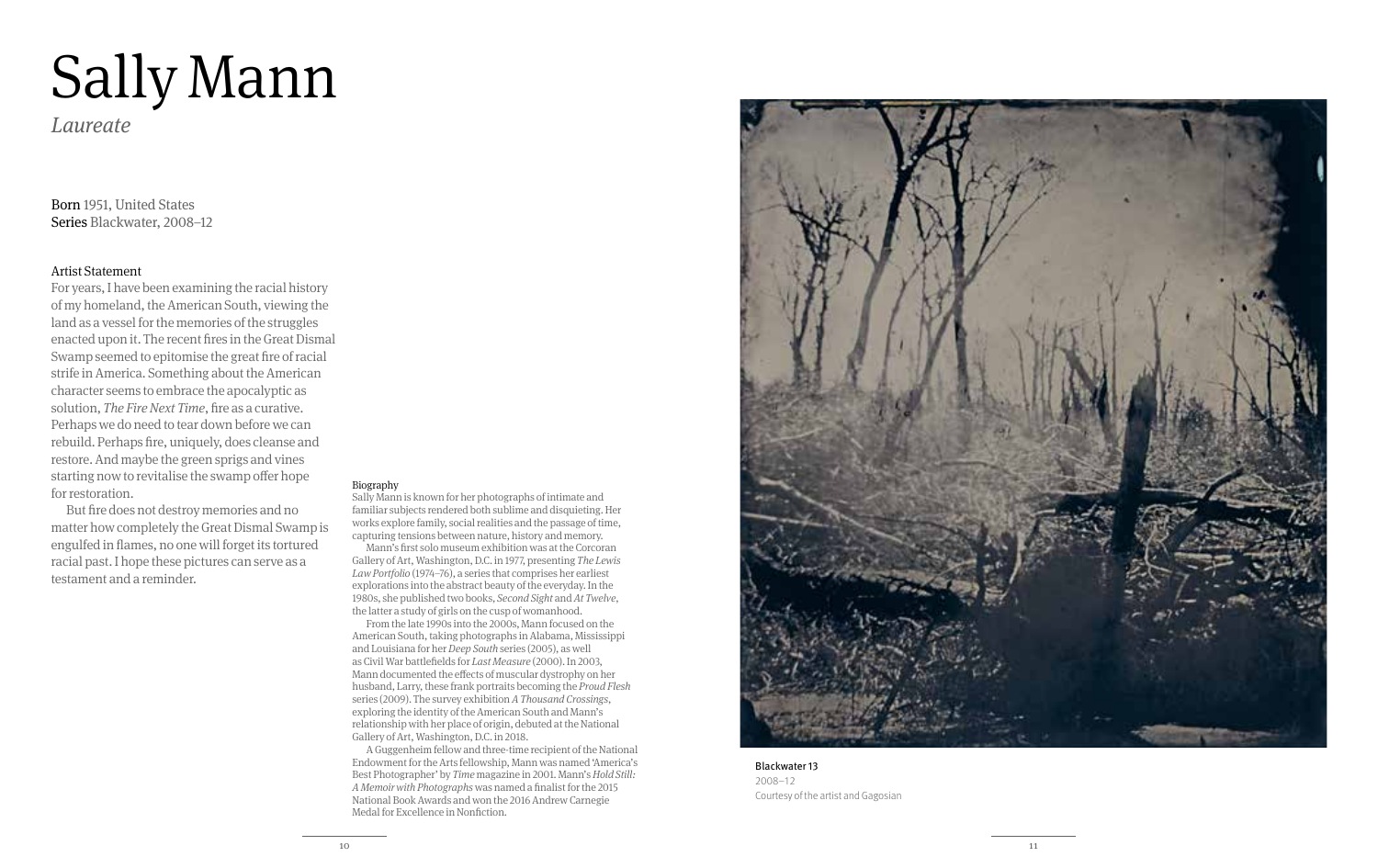## Christian Marclay

Born 1955, United States Series Fire, 2020

#### Artist Statement

My work explores the physical and cultural intersection between sound and image, and reflects an ongoing interest in the sonic perception of still images – how an image is expressive of sound, and how sound can then be expressed visually.

The photographic prints originate from smallscale collages. Cut and torn fragments from comic books, movie stills and images found on the internet are arranged into expressive composites of screaming faces. *Fire* (2020) is a video animation made from paper cutouts from comic book illustrations of fire. More than 1500 photographs shown in rapid succession suggest a flip book, creating the illusion of a flickering fire. This animated collage transforms the representations of all manner of war, catastrophe, explosion and arson into abstracted yellows, oranges and reds. These works reflect on the fear and anxiety associated with the raging pandemic, the erosion of democracy, systemic racism and the damage to our environment.

#### Biography

Christian Marclay's work has been shown in museums and galleries internationally, including the recent solo exhibition *Compositions* at the Museu d'Art Contemporani de Barcelona (2019). In 2019, the Los Angeles County Museum of Art staged the US debut of Marclay's project *Sound Stories*, a five-work installation that makes use of the sounds and video recordings of Snapchat. Other important shows have been organised at Kunsthaus Zürich (1997); Museum of Contemporary Art, Chicago (2001); San Francisco Museum of Modern Art (2002); Whitney Museum of American Art, New York (2010); Aargauer Kunsthaus (2015) and the Sapporo Art Museum (2017).

Marclay received the Golden Lion award for best artist at the 54th Biennale di Venezia for his virtuosic 24-hour video piece *The Clock*, which was first shown at White Cube, London (2010). Since then, *The Clock* has been exhibited at institutions worldwide, including the Museum of Modern Art, New York (2012); San Francisco Museum of Modern Art (2013); Museo Guggenheim Bilbao (2014); Centre Pompidou-Metz (2014); SALT Beyoğlu, Istanbul (2014); Museu Coleção Berardo, Lisbon (2015); Contemporary Arts Center, New Orleans (2016) and Tate Modern, London (2018).



Untitled (Burning I) 2020 Courtesy of the artist and Fraenkel Gallery and White Cube Gallery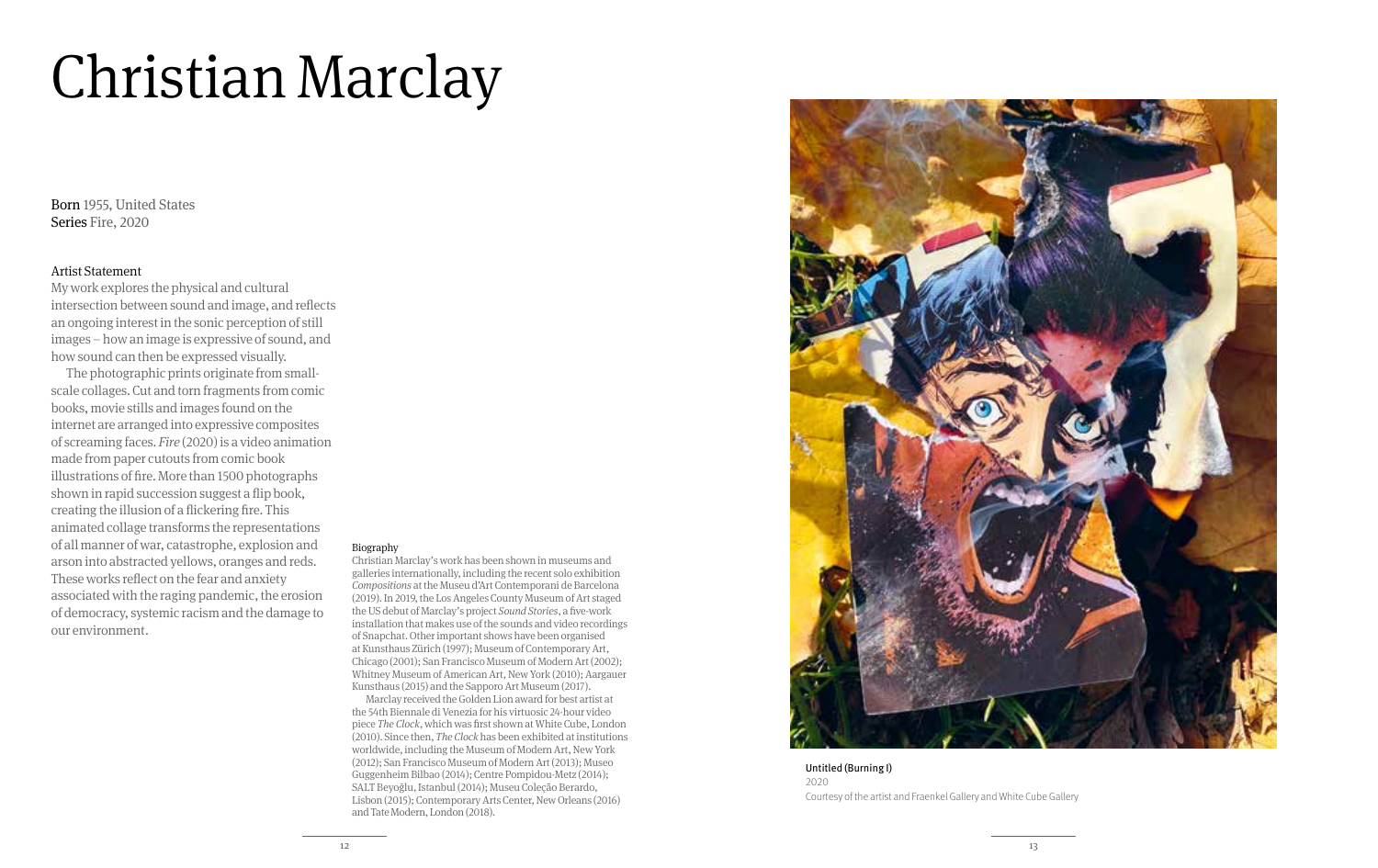## Fabrice Monteiro

Born 1972, Belgium Series The Prophecy, 2013−20

#### Artist Statement

*The Prophecy* project was born in Senegal in 2013 with the objective of contributing to the awakening of an ecological conscience in the new generation. I wanted to create a tale that would combine animism and ecology to better speak to hearts. Composite characters, inspired by masquerades in West Africa and elsewhere, emerge from oil slicks, garbage dumps, desiccated and burnt landscapes to deliver a message of warning and accountability to humans.

My goal is to create a global prophecy in which as many cultures and continents as possible are represented. Every scourge, every problem does not concern only the country where it is treated, but the whole of humanity. By drawing on each other's beliefs and traditions, I seek to build bridges between all for a more comprehensive approach to this unprecedented challenge in the history of humanity.



Untitled #14 2020 Courtesy of the artist and ADAGP

#### Biography

After working as a model for around a decade, Fabrice Monteiro became a photographer in 2007 when he met the New Yorkbased photographer Alfonse Pagano. As a model, Monteiro had become aware of the complexity of composition, lighting and posture. His approach combines elements of photo-reportage with fashion photography and studio portraiture.

Monteiro began the photographic series *The Prophecy* in 2013, when he returned to Africa after several years absence and discovered the devastating pollution that had overtaken the continent. This series was based on nine different environmental problems in Senegal, including forest fires, plastic waste and oil spills, and was gradually expanded to address worldwide pollution. This theme is personified in the photos of various figures who were inspired by West African masquerades and animism. The beautiful and distressing figures were created in collaboration with the Senegalese fashion designer Doulsy, who devised couture-like costumes made of trash and natural materials.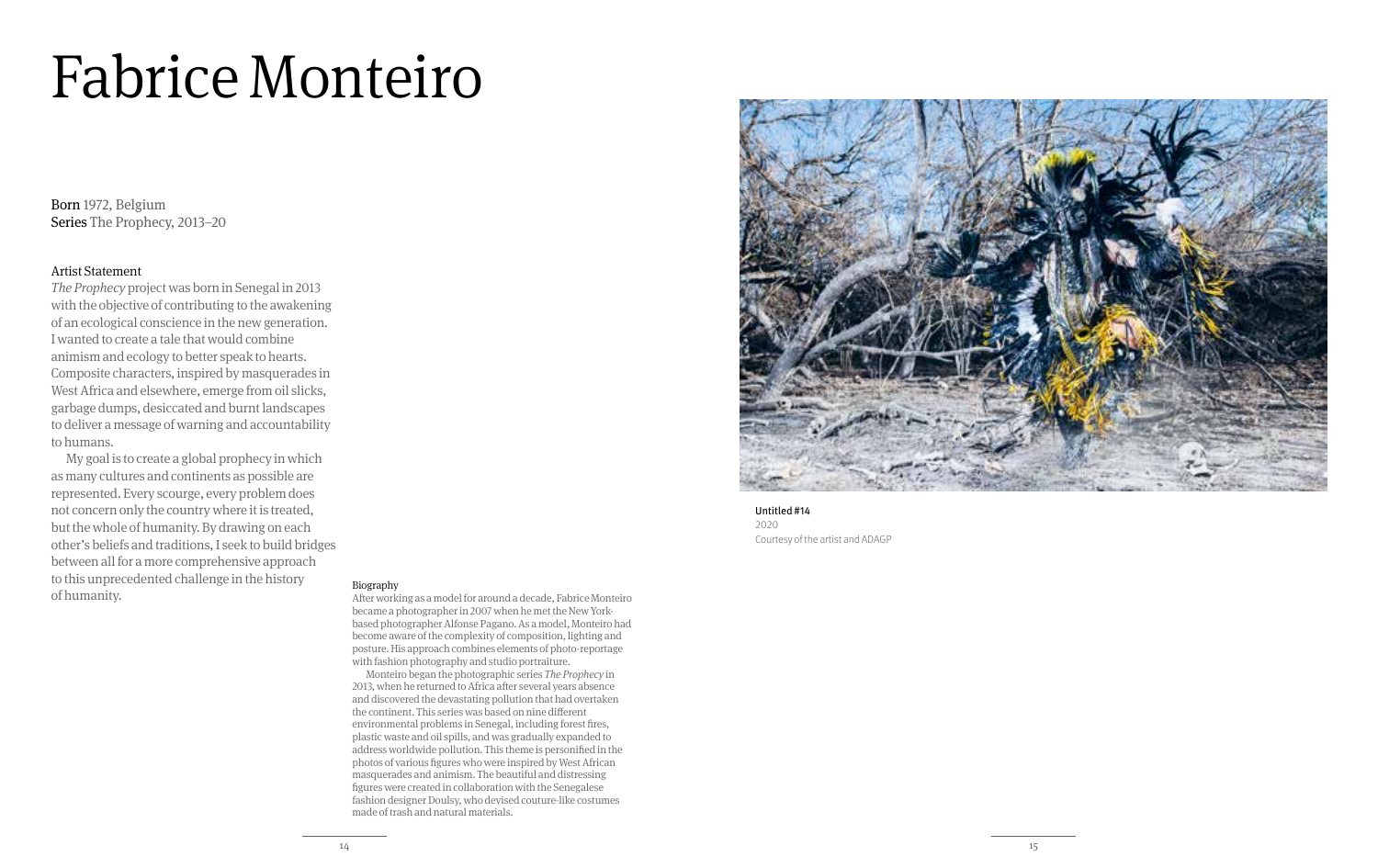## Lisa Oppenheim

Born 1975, United States Series Smoke, 2021

#### Artist Statement

My starting point for this series is a poorly lit photograph I found in the German National Archives taken by the Einsatzstab Reichsleiter Rosenberg (a Nazi Party organization dedicated to looting of cultural property, mostly from Jewish- owned businesses and people) of a pair of still life paintings stolen from Bacri Frères, a Parisian art and antiquities gallery in 1942. The paintings were last registered at 54 Avenue d'lena, Paris, on 8 January 1943 and there the paper trail ends. The only other note provided was that these paintings were set aside for Hermann Goering's personal collection. They were never repatriated to France nor restituted to the Bacri family, and their existence remains unknown.

Embracing the paintings' mysterious disappearance and seizing upon the only record of its existence, I transform and fragment it into its reproduced elements. Using my smoke technique, I use a flame to expose and then solarize the negative in the darkroom. In the work, fire becomes a generative force, allowing not for a recreation of what was lost, but rather the creation of a new artwork based on what was left, a single negative of each pendant pair.



Lisa Oppenheim has exhibited throughout Europe and the United States, and her still and moving image work is held in major museum collections, including Solomon R. Guggenheim Museum, New York; Museum of Modern Art, New York; Centre Pompidou, Paris; J. Paul Getty Museum, Los Angeles; San Francisco Museum of Modern Art; Stedelijk Museum, Amsterdam and the Israel Museum, Jerusalem. In 2014, Oppenheim won the Shpilman International Prize for Excellence in Photography and the AIMIA | AGO Photography Prize. Her work has been included in prominent group exhibitions, including *Off the Record*, Solomon R. Guggenheim Museum, New York (2021); *Afterlives*, The Jewish Museum, New York (2021); *Picture Fiction*, Museum of Contemporary Art, Chicago (2018); *Photo-Poetics: An Anthology*, Solomon R. Guggenheim Museum, New York (2015–16); *Light, Paper, Process: Reinventing Photography*, J. Paul Getty Museum, Los Angeles (2015); *The Dying of the Light: Film as Medium and Metaphor*, Massachusetts Museum of Contemporary Art (2015) and *New Photography*, Museum of Modern Art, New York (2013). She has had solo exhibitions at Museum of Contemporary Art Cleveland (2017); Museum of Contemporary Art Denver (2017); FRAC Champagne-Ardenne, Reims (2015); Kunstverein in Hamburg (2014) and Grazer Kunstverein (2013). A monograph of Oppenheim's work was published by Sternberg Press in 2014.



Pendant (1943/2021) 2021 Courtesy of the artist and The Approach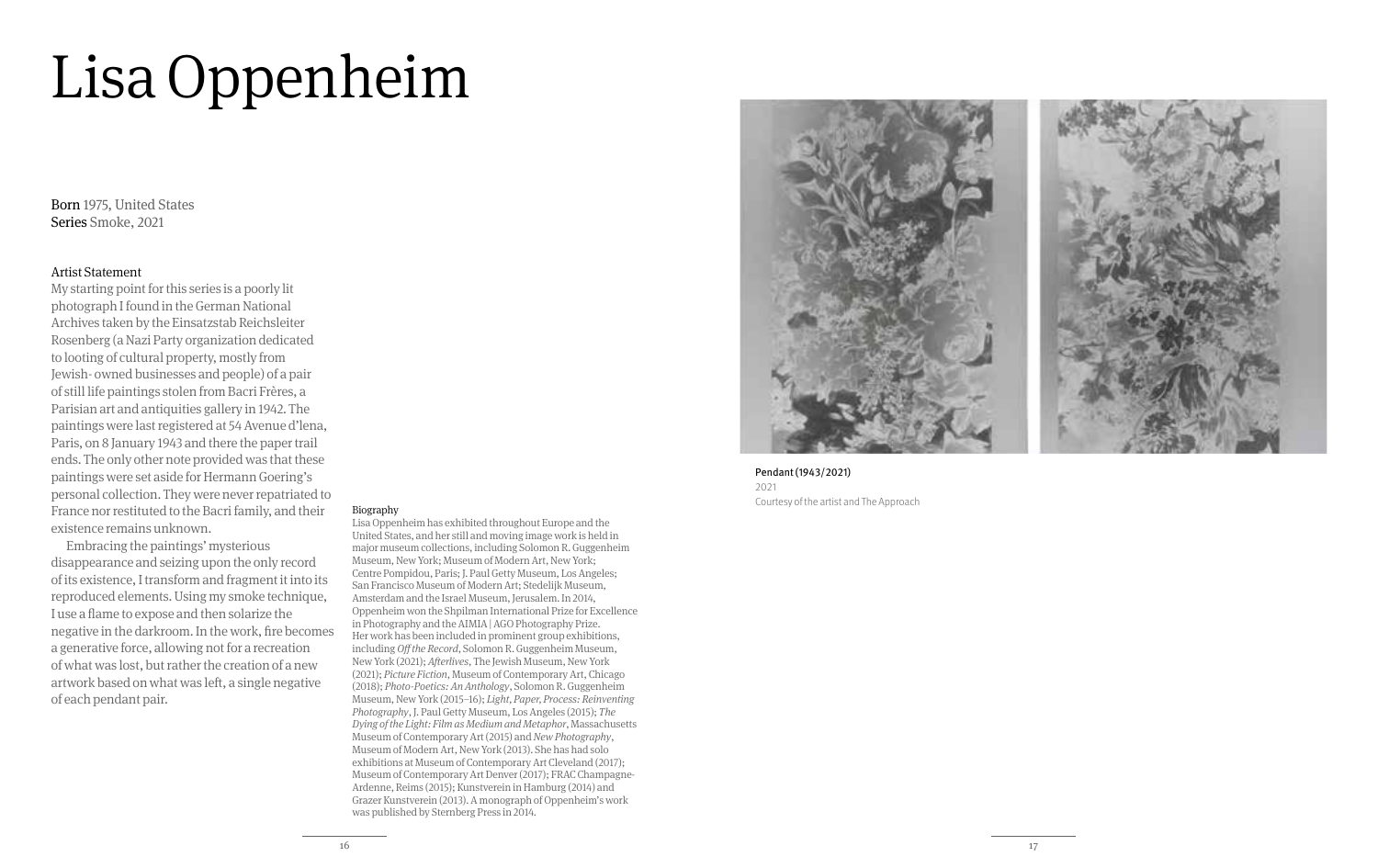## Mak Remissa

Born 1970, Cambodia Series Left 3 Days, 2014

#### Artist Statement

Like other Cambodians, some of my family members died from killing, starvation, overwork and torture under the Khmer Rouge regime. Most of those who have survived the regime do not wish to recall such painful memories in order to avoid continued emotional suffering. Therefore, the story of genocidal crime that happened between 1975 and early 1979 in Cambodia has faded away gradually from peoples' minds, like smoke being blown away by the wind.

*Left 3 Days* is a keyword to recall some memories from my childhood at that time, particularly on 17 April 1975 when Khmer Rouge troops took control and occupied the capital city, Phnom Penh. I cannot describe all the pain of the victims, but I wish to dedicate this work as a memorial to my respectful father, grandfather and three uncles, as well as all victims who died under the heinous Khmer Rouge regime.

Cyclo was the best for transportation 2014

#### Biography

Mak Remissa is regarded as one of the most successful Khmer photographers of his generation. He credits his first and third place awards in the 1997 National Photojournalism competition, held by the Foreign Correspondents' Club and chaired by Philip Jones Griffiths, as a major catalyst in his career.

In 1995, he graduated in Fine Art and Photography at the Royal University of Fine Arts in Phnom Penh, and his work soon appeared in publications such as *Cambodge Soir* and *The Phnom Penh Post*. Currently working as a photojournalist for the European Pressphoto Agency, his work is often seen on the international news wires.

Remissa has exhibited his fine art photography at museums, galleries and photography festivals across the world. His work has been acquired for the permanent collections of the Singapore Art Museum; the Musée de l'Elysée, Lausanne; Musée Guimet, Paris and the National Gallery of Victoria, Melbourne, among others.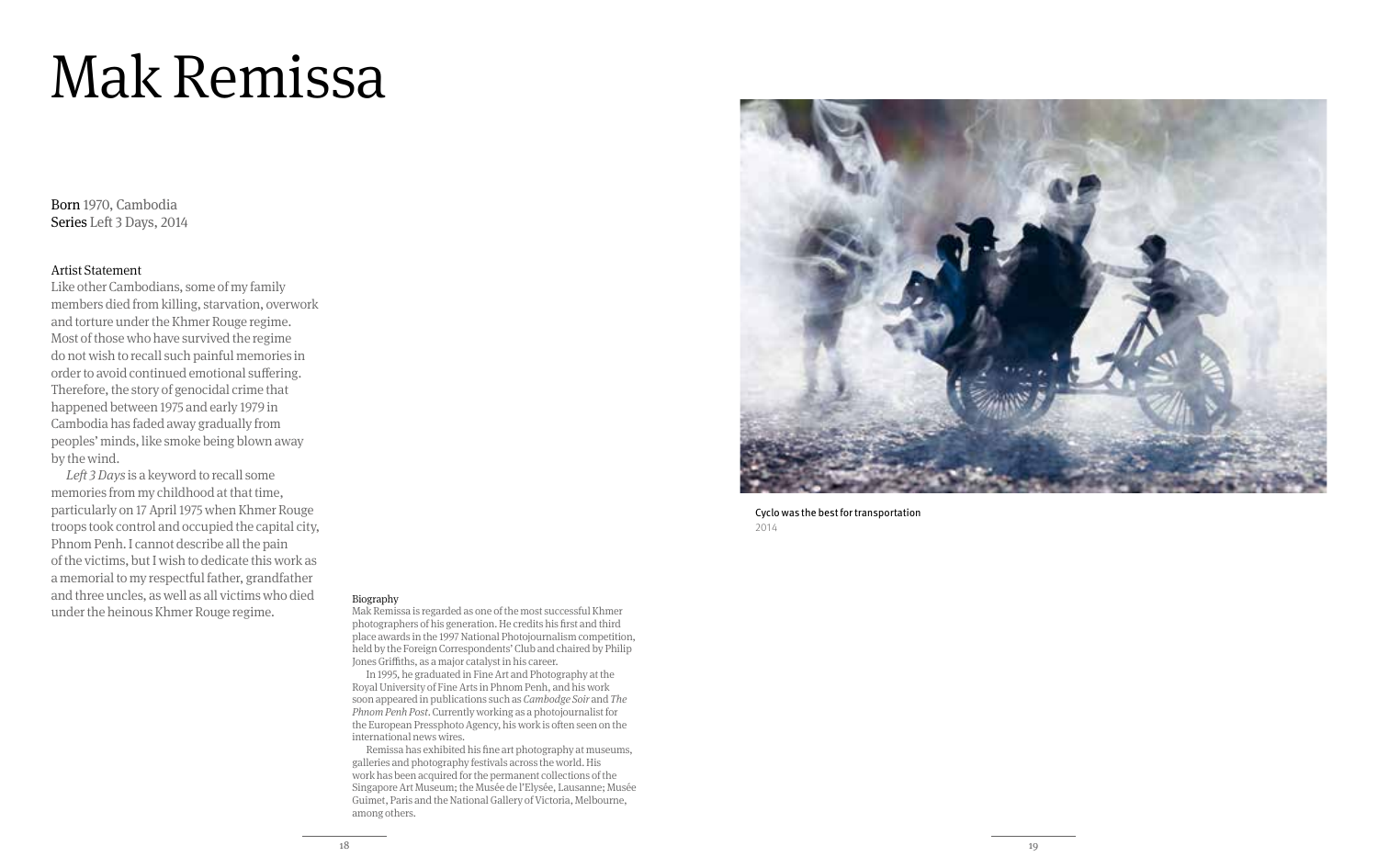## Carla Rippey

Born 1950, United States Series Immolation, 2009–19

#### Artist Statement

I started collecting images and working from the resulting archives in the late 1970s. One of the subjects that emerged with time was that of fire: the act of burning registered in reiterated images clipped from newspapers, magazines and later on, downloaded from the internet. Starting around 2010, I made a series of pieces with the archive's fire images called *Immolation*. Fire seemed like the ultimate manifestation of uncontrolled energy, energy gone bad. Besides, fire burns the eye – it has an enormous visual impact.

Most of this work was done a few years ago, and now we live in an age of continuous devastating fires, fires that threaten the planet, or at least our existence on it. My small fires were prescient of an ever-expanding, consuming wave. I hope that somehow with our work we can do more than bear witness – we must fight fire with fire.

#### Biography

Carla Rippey's work seeks to expand the margins of drawing and graphics, applying strategies of appropriation, selection and edition. She works extensively from her collection of archives, which she translates into drawings, artist's books and prints. She was educated in Nebraska, Paris, New York and Chile. She worked in the feminist movement in Boston and the Chilean Left from 1969 to 1973. After moving to Mexico in 1973, she was part of the Infrarealist literary movement and Mexican artists' movement Los Grupos.

In Mexico City, Rippey has staged solo exhibitions at the Museo de Arte Moderno; Museo Universitario del Chopo; Museo de Arte Carrillo Gil and Museo Nacional de la Estampa. Further solo exhibitions include Museo de Artes Visuales, Santiago de Chile and Seguela Gallery, Guangzhou. Recent group shows include *Radical Women: Latin American Art, 1960–1985* at Hammer Museum, Los Angeles (2017) and Brooklyn Museum, New York (2018); *Open Graphics: Expansive Routes in Mexican Graphics*, Arprim, Montreal (2018); *Latin Fire: Other Photographs of a Continent*, PHotoESPAÑA, Madrid (2015) and *Distant Star/ Estrella Distante* at Regen Projects, Los Angeles (2011) and Kurimanzutto, Mexico City (2011).

Rippey was director of La Esmeralda, the National School of Painting, Sculpture and Printmaking in Mexico City, from 2013 to 2017. In 2018, she became a member of the Mexican Academy of the Arts.



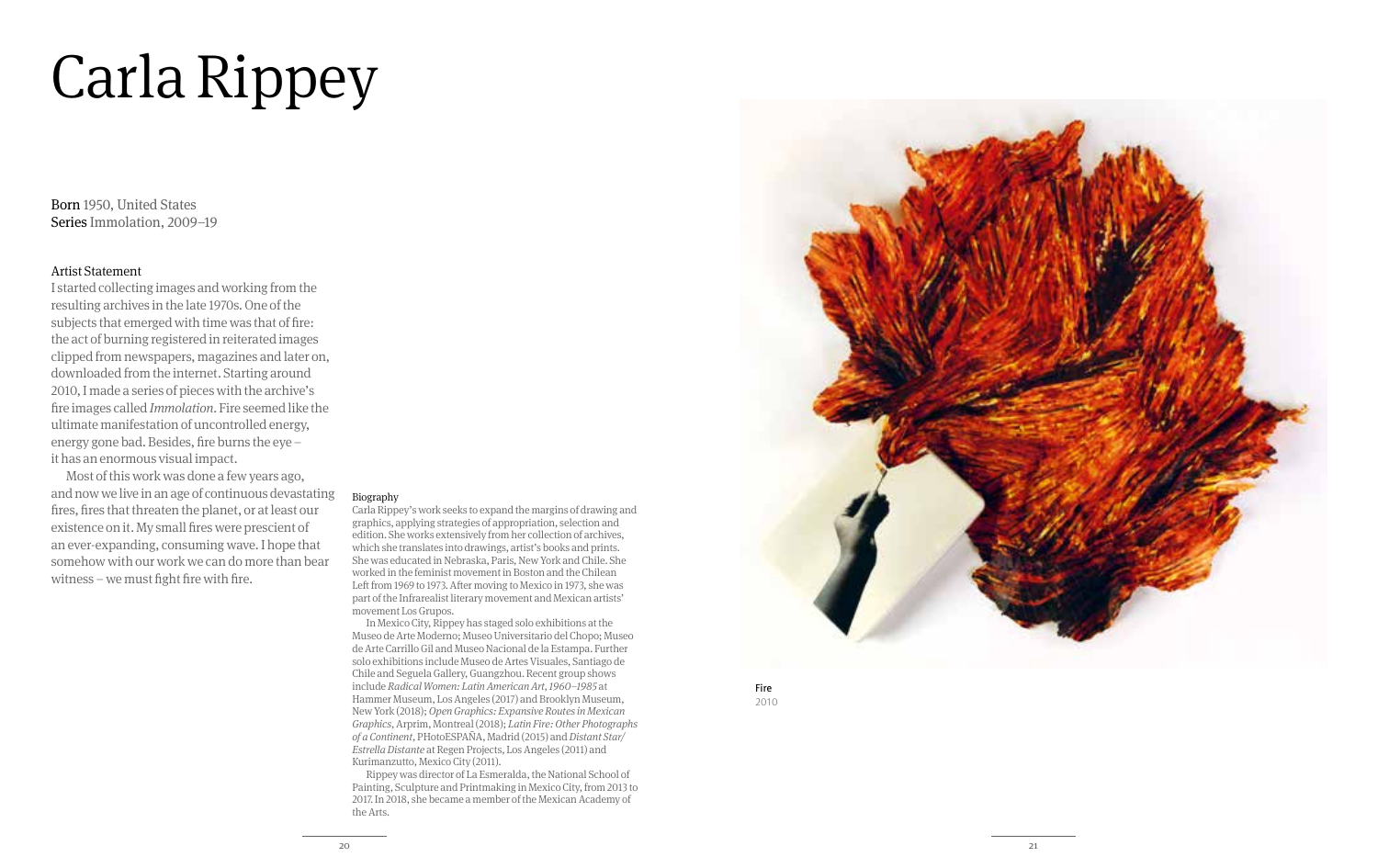## Mark Ruwedel

Born 1954, United States Series LA Fires, 2017−20

#### Artist Statement

Los Angeles may be the ultimate environment in which to study the dynamics of the nature/culture dialectic, possessing perhaps the largest wild/ urban interface of any North American city. The Los Angeles area has always burned. Fire is an integral part of the ecology of southern California. In recent years, however, the fires have increased in both frequency and intensity. The La Tuna fire, in 2017, was considered to be the largest in the history of the city. Each year is hotter and drier than the previous one, and the 'fire season' is extended to encompass much of the year. Climate change, decades of fire suppression and general human carelessness all contribute to the recurring conflagrations. I would like for these photographs to function as both document and metaphor. As Robert Adams has said, 'You want ghosts, and the daily news and prophecy.'

#### Biography

Mark Ruwedel received an M.F.A. from Concordia University, Montreal, in 1983 and taught there from 1984 to 2001. He is currently Professor Emeritus at California State University, Long Beach. In 2014, he was awarded a Guggenheim Fellowship and the Scotiabank Photography Award, and in 2019 was shortlisted for the Deutsche Börse Photography Foundation Prize. Ruwedel's work is represented in museums throughout the world, including the J. Paul Getty Museum, Los Angeles; Los Angeles County Museum of Art; Metropolitan Museum of Art, New York; Yale University Art Gallery, New Haven; National Gallery of Art, Washington; National Gallery of Canada, Ottawa; Fondation A Stichting, Brussels; Maison Européenne de la Photographie, Paris; Tate Modern, London and San Francisco Museum of Modern Art. Ruwedel's work was the subject of an Artists Room at Tate Modern in 2018.

Recent solo exhibitions include Large Glass, London (2020–21); California Historical Society, San Francisco (2019); Musée d'Art et de culture de Marrakech (2018) and Gallery Luisotti, Santa Monica (2018). Recent group exhibitions include Biennale für aktuelle Fotografie, Mannheim (2020); J. Paul Getty Museum, Los Angeles (2019); The Morgan Library & Museum, New York (2019); The Photographers' Gallery, London (2019); Vancouver Art Gallery (2018) and the Denver Art Museum (2018). Mark Ruwedel's archive is housed at Stanford University's Special Collections Library.



La Tuna Canyon Fire/Beekeeper 2017 Courtesy of the artist and Gallery Luisotti and Large Glass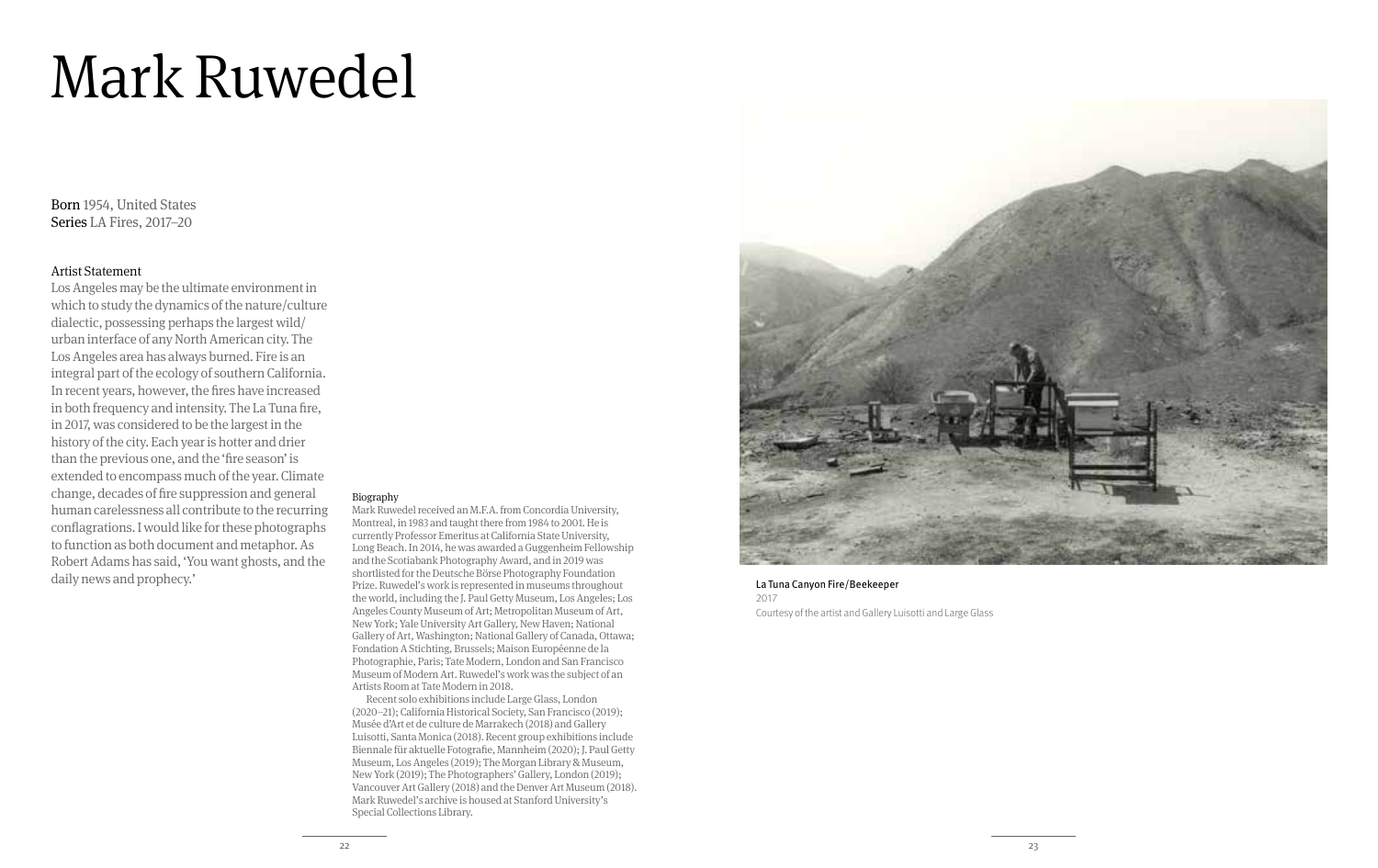### Brent Stirton

Born 1969, South Africa Series Burns Capital Of The World, 2013

#### Artist Statement

India is the nation with the highest number of burns victims. Despite over six million people being burnt every year, India has very few burns facilities at clinics and hospitals. Dr Subodh Singh is a very talented plastic surgeon who made a deliberate decision to build a clinic for the most impoverished burns victims. In this work, I covered the surgery of a very brave and determined girl, Kumkum Chowdhary, who was terribly burned when a gas canister exploded after an unknowing boy held a flame to it. Dr Singh's small hospital is always full, and he is happy to see it so. He says he dedicates his clinic to his father, who taught him to always be of service to those less fortunate than himself.



Dr Subodh Singh examines 13-year-old Kumkum as he works out how to perform life-altering surgery on her 2013 Courtesy of the artist and Getty Images

#### Biography

Brent Stirton is a Senior Correspondent for Getty Images and regular contributor to *National Geographic Magazine*. Stirton specialises in documentary work, generally photographing at the intersection of man and the environment. He works regularly for *GEO*, *Stern* and *Le Figaro* magazine, as well as other international titles. He also works with Human Rights Watch, the Environmental Investigation Agency as well as the Bill & Melinda Gates Foundation and various United Nations groups. Stirton has received awards from the Overseas Press Club of America, the National Magazine Awards, the Peabody Awards, Pictures of the Year International and 13 awards from the World Press Photo Foundation. In 2016, he was voted National Geographic's Photographer's Photographer and was the 2017 Wildlife Photographer of the Year.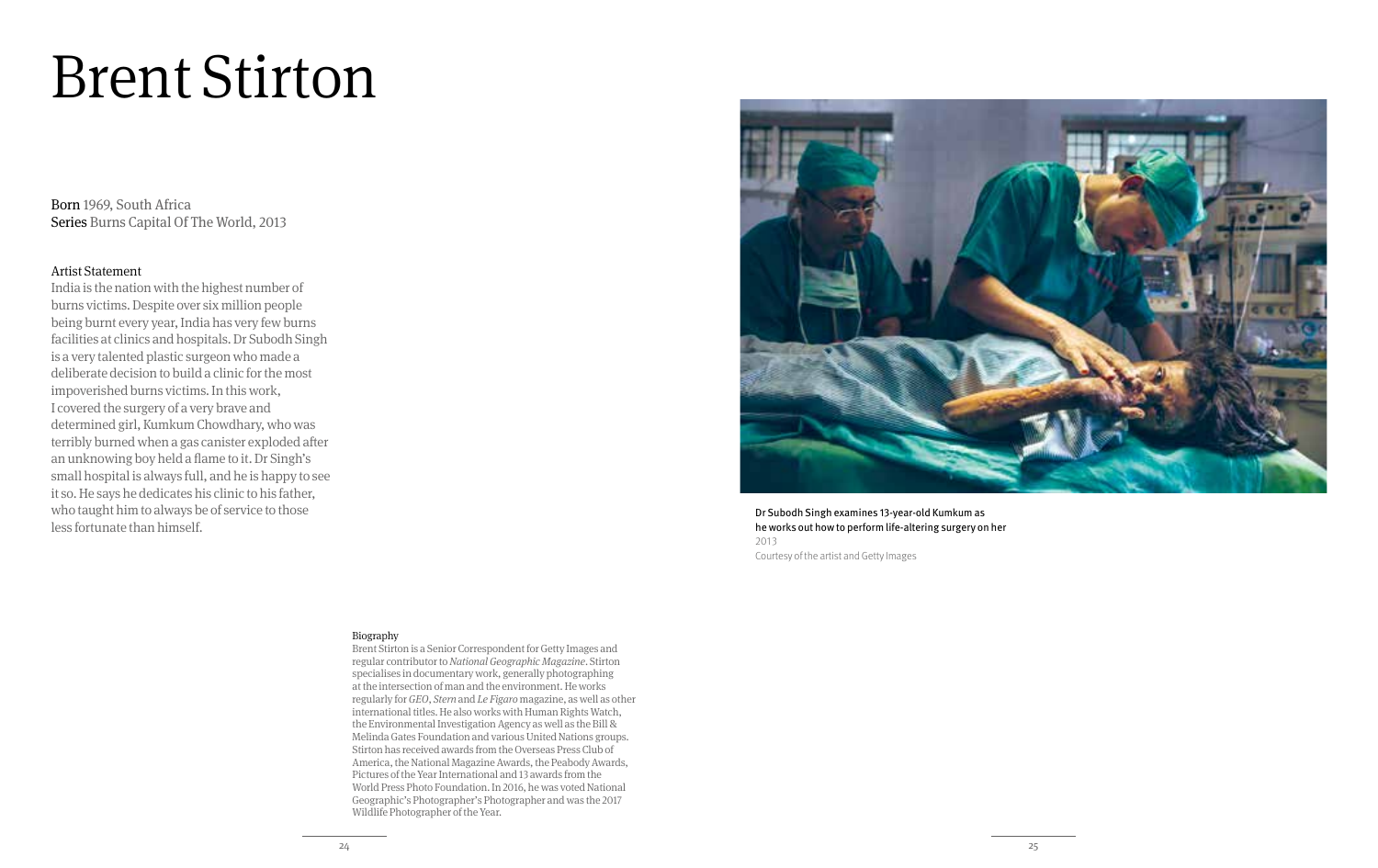## David Uzochukwu

Born 1998, Austria Series In The Wake, 2015–20

#### Artist Statement

With self-portraiture as the starting point, my aim is to recognise myself in others, and to have them see themselves in me. *In the Wake* speaks of destruction and rebirth. Digitally stripping places from clear historic and geographic markers and bodies from the confines of their social reality, I imagine what core remains when layers of our everyday are dissolved one by one. With characters visually submersed in landscapes, separation between their inside and outside melts away.

The series is also informed by reflections on the construction of nature – and how tales of its entanglement with bodies have been dangerously romanticised. What is this ideal state supposedly preceding culture? Who profits from the idea of untouched wilderness – and thus of the opposing concept of civilisation? How has it assisted the construction of Blackness and the exploitation of what is perceived as other? Biography

David Uzochukwu is an Austrian and Nigerian artist. Growing up in Luxembourg and Belgium, Uzochukwu delved into self-portraiture at age 13 and began developing a largely digital practice. It led to vivid collaborations with the artists FKA Twigs and Iris van Herpen, among others, as well as a commission for the World Wide Fund for Nature. Their self-portrait series, *A Familiar Ruin*, was included in the group show *Dey Your Lane!* at Bozar, Brussels (2016). Further exhibitions include Photo Vogue Festival, Milan (2018, 2019), and *The New Black Vanguard* at the Rencontres d'Arles (2021). Uzochukwu was nominated for an International Center of Photography Infinity Award in 2019 and named as One to Watch by the British Journal of Photography the following year. Uzochukwu's first short film, *Götterdämmerung*, premiered at the Filmfestival Max Ophüls Preis, Saarbrücken in 2021, while their first film installation is in development at CPH:LAB, Copenhagen.



**Wildfire** 2015 Courtesy of the artist and Galerie Number 8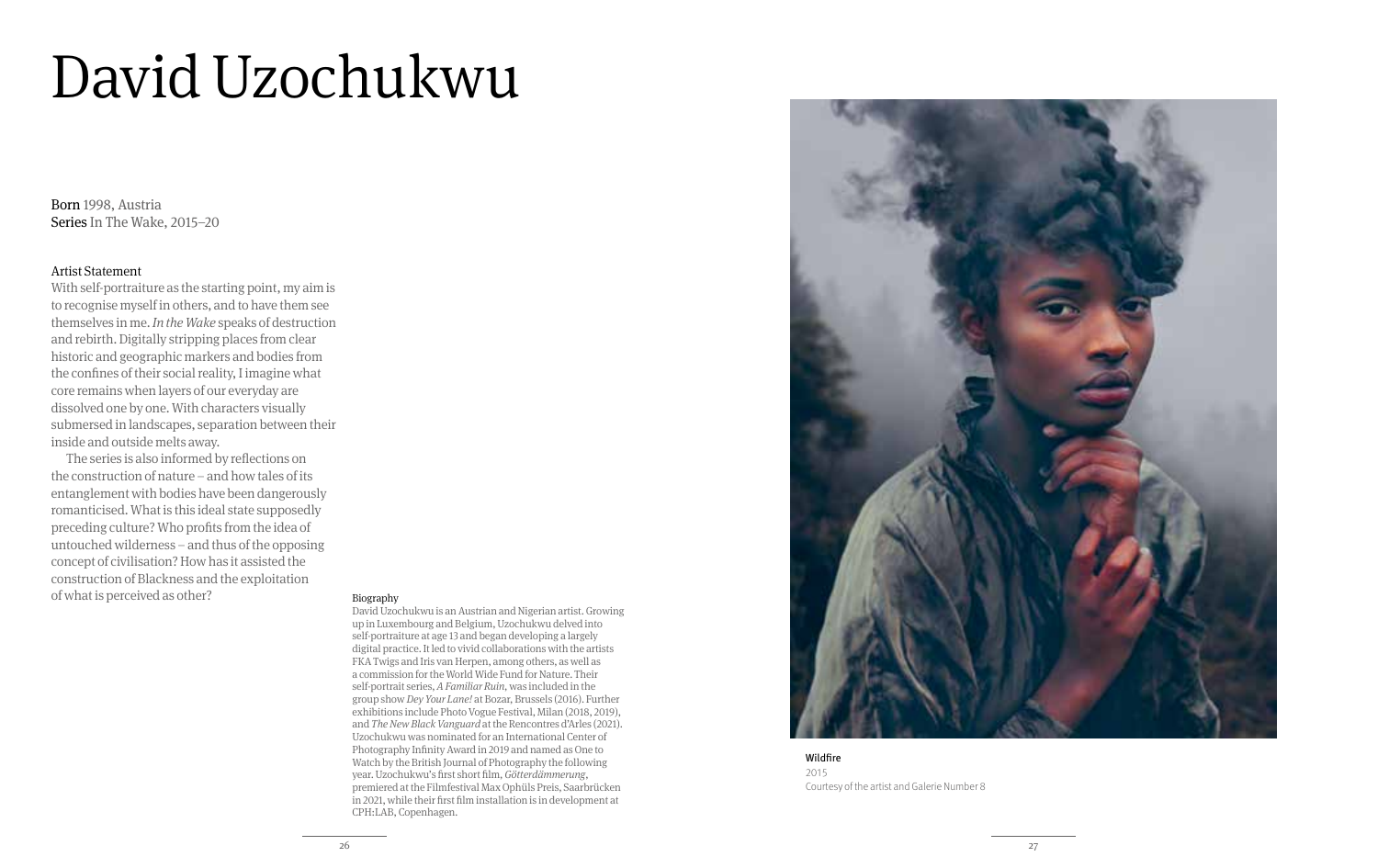## Daisuke Yokota

Born 1983, Japan Series Matter / Burn Out, 2016

#### Artist Statement

For the 2016 Aichi Triennial, I presented to the public *Matter / Vomit*, an immense installation of 100,000 photographic prints coated in wax. This was an iteration of *Matter*, exhibited in Xiamen in 2015, whereby photographs had been massprinted onto rolls of paper. *Matter / Burn Out* is an extension of this Xiamen exhibition. Once the exhibition had ended, the work was burnt in the once again vacant space. This 'burn out' process was documented in 4000 photographs, whereby the data was processed, manipulated and revived to form a brand-new, large-scale work called *Matter / Burn Out*.



#### Biography

Daisuke Yokota has been awarded the Grand Prize at the 1\_WALL Photography Competition (2010); the Foam Paul Huf Award (2016) and the 45th Kimura Ihei Photography Award (2019). He has published numerous photo collections, including *Matter / Burn Out* (2016), *Tarachine* (2015) and *Vertigo* (2014). His major exhibitions include *Site/Cloud* at Foam, Amsterdam (2014); *Photographs* at rin art association, *Takasaki* (2021) and the group show *Shape of Light* at Tate Modern, London (2018).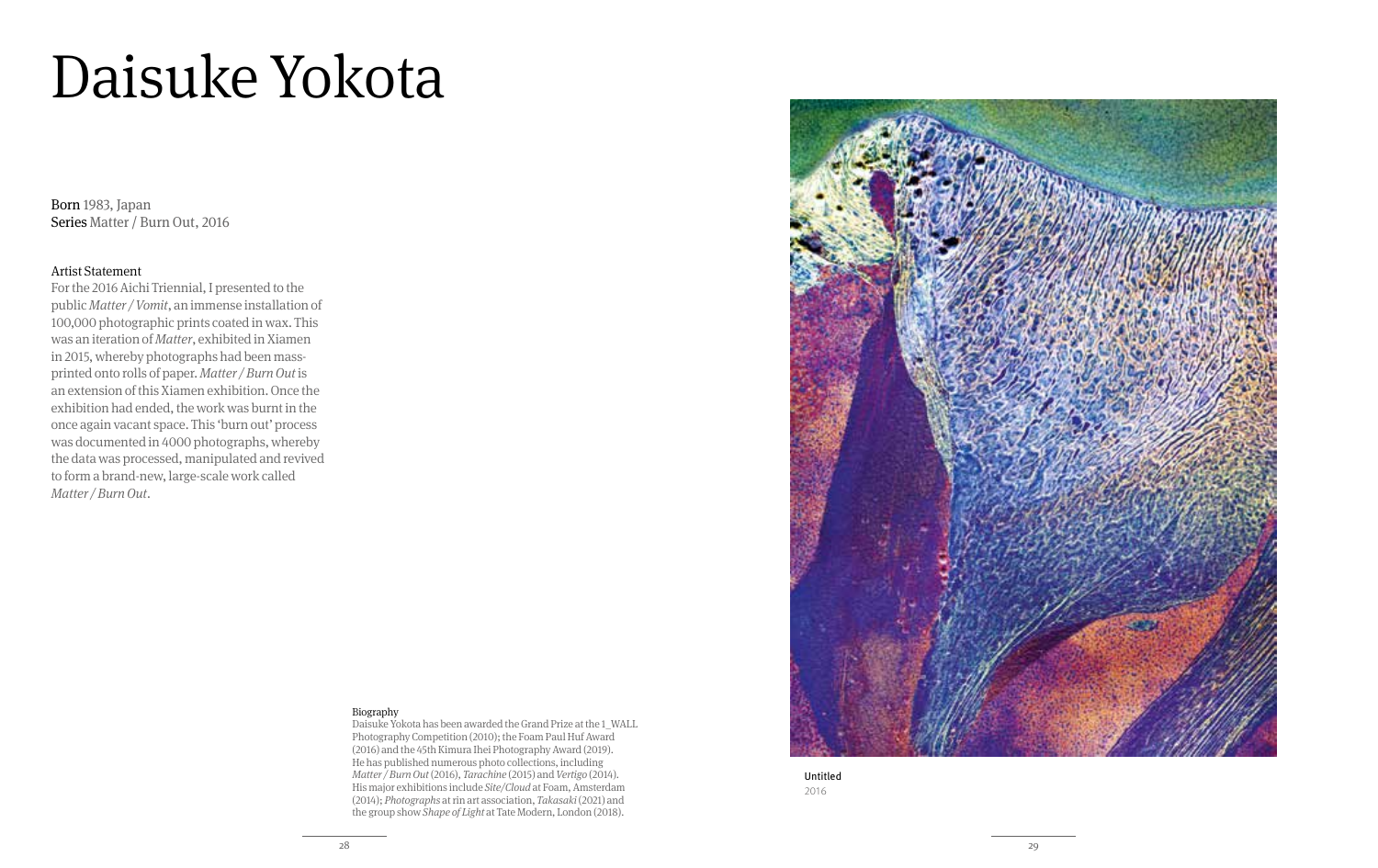### Prix Pictet: Thirteen Years, Nine Cycles



#### **2008**

Launch of the first Prix Pictet – theme **Water** Kofi Annan appointed President The Financial Times becomes global media partner Prix Pictet awards exhibition at Palais de Tokyo, Paris Benoit Aquin's The Chinese Dust Bowl wins inaugural award teNeues publishes first Prix Pictet book

Michael Fried publishes seminal Why Photography Matters as Art as Never Before

Polaroid discontinues the production of all instant film products, citing the rise of digital imaging technology

### mmddann

### **2009/10**

Munem Wasif completes first Prix Pictet Commission (Bangladesh) Nadav Kander wins Prix Pictet **Earth** for his series Yanatze,

The Long River First shortlist presentation at Les Rencontres d'Arles First Prix Pictet touring

**2011**

Mitch Epstein's American Power wins Prix Pictet **Growth** Collaboration with Whitechapel Gallery, London begins with a series of conversations on photography

Christie's New York sells Andreas Gursky's photograph Rhein II for \$4.3 million, the most expensive photograph ever sold at auction

exhibitions in Eindhoven, Thessaloniki, Hong Kong and Dubai Ed Kashi completes second Prix Pictet Commission (Madagascar) First Prix Pictet exhibitions in Russia and India

#### 

Tate appoints Simon Baker, its first photography curator Kodak drops Kodachrome film Instagram launches The global population of camera phones exceeds a billion



### **2012/13**

Chris Jordan completes third Prix Pictet Commission (Kenya) Saatchi Gallery stages first Prix Pictet awards exhibition in London

Luc Delahaye wins Prix Pictet **Power** First Prix Pictet exhibitions in USA and Lebanon

Prix Pictet announces historic partnership with the V&A, London, and Musée d'Art moderne de la Ville de Paris Simon Norfolk completes fourth Prix Pictet Commission (Afghanistan) First Prix Pictet exhibitions in Turkey and Israel

Photographers' Gallery, London reopens in a new purpose-designed space Annual number of mobile phone photographs exceeds those created with cameras Media Space opens at Science Museum, London Oxford Dictionaries' Word of the Year is 'selfie' Sebastião Salgado's Genesis opens at the Natural History Museum, London



Ville de Paris

**massa** 

First Prix Pictet

(Tokyo)

Award

in Moscow

at Somerset House, London

Photo London launches at Somerset House The Ansel Adams Act restores the constitutional rights of American citizens to take photographs in public spaces Sebastião Salgado awarded Photo London's first Master of Photography Collection of Royal Photographic Society (RPS) transferred to the V&A, London

### **2014**

First Prix Pictet awards exhibition at the V&A, London Michael Schmidt's Lebensmittel wins Prix Pictet **Consumption** Juan Fernando Herrán awarded final Prix Pictet Commission (Colombia) Les Rencontres d'Arles stages first Prix Pictet Laureates exhibition Prix Pictet Consumption at the National Museum of Art, Mexico City attracts a record audience of over 100,000 . . . . . . . . . . . . . . . . . . . . 

175th anniversary of the invention of photography by Daguerre and, separately, Fox Talbot Peter Lik's Phantom photo sells for \$6.5 million to a private buyer SFMOMA announces major expansion with new Pritzker Center for Photography



#### First Prix Pictet awards للبالج كالد exhibition at Musée d'Art moderne de la **2017/18** Valérie Belin wins Richard Mossewins Prix Pictet **Disorder** Prix Pictet **Space** for his for her series Still Life series Heat Maps Lieko Shiga's series exhibition in Japan Blind Date wins second Prix Pictet Japan Award Tomoko Kikuchi's Les Rencontres series The River wins d'Arles stages second first Prix Pictet Japan Laureates exhibition Eighth theme of Works of the Prix Pictet Laureates exhibited Prix Pictet Disorder

of the prize

Prix Pictet, Hope, is announced in Arles teNeues publishes special edition **ten** to mark first decade

Paris Photo celebrates its 20th anniversary comprehensive 130 years of National McCullin Geographic Magazine Diane Arbus: in Growth shortlister Taryn Simon awarded the beginning, an third Photo London Master of Photography Victoria and Albert Museum, London opens Photography London Centre Three-time shortlister Edward Burtynsky awarded the fourth Photo London Master of Photography



#### **2019/20**

**Hope** shortlist announced at Les Rencontres d'Arles Prix Pictet Hope exhibition at the V&A, London Hope exhibition begins tour to Hillside Forum, Tokyo, with announcement of third Prix Pictet Japan Award Prix Pictet publishes **Confinement**, a response to the pandemic by artists previously shortlisted for the award

#### TOP Museum, Tokyo

**2021 Fire** shortlist announced at Les Rencontres d'Arles Prix Pictet Fire exhibition at the V&A, London Prix Pictet Fire exhibition opens at

E TERR

Tate Britain presents retrospective of Don exhibition organised The V&A, London announces The Parasol Foundation Women in Photography project Photo London successfully opens after 18 month pandemic delay Shirin Neshat is awarded the sixth Photo London Master of Photography Frank Gehry's LUMA Foundation building opens in Arles Sebastião Salgado

receives Japan's Praemium Imperiale

by The Metropolitan Museum of Art, New York, is adapted for Hayward Gallery, Les Rencontres d'Arles photography festival celebrates its 50th anniversary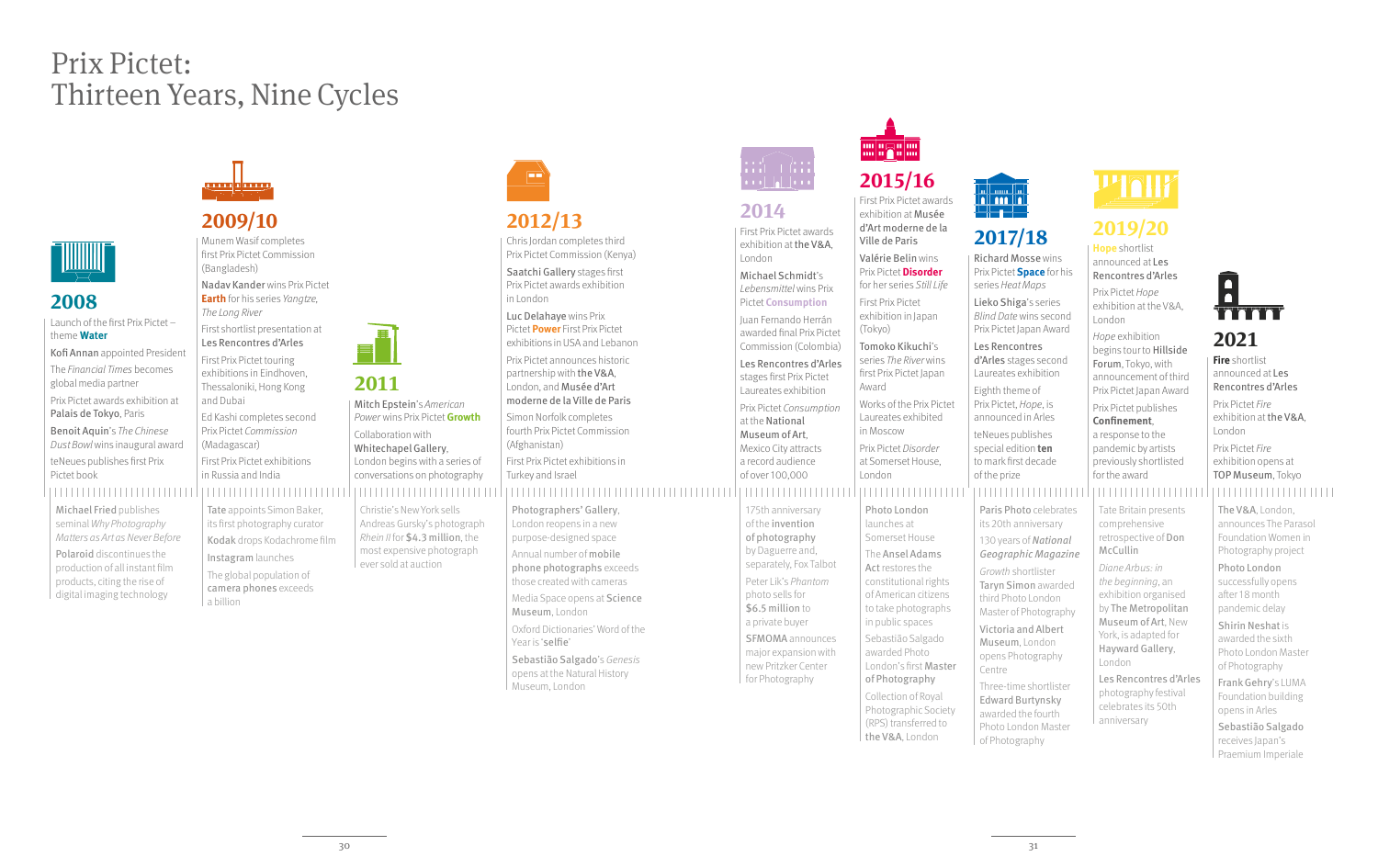### Nominators

#### **Africa**

Roger Ballen | Rory Bester | Raphael Chikukwa | Medina Dugger | Christine Eyene | John Fleetwood | Joseph Gergel | Véronique Joo Aisenberg | David Knaus | Stephan Köhler | Thierry Konarzewski | Michket Krifa | Nadira Laggoune | Jeanne Mercier | Azu Nwagbogu | Ugochukwu-Smooth C. Nzewi | Oluremi Onabanjo | Sean O'Toole | Rachida Triki | Roelof van Wyk

#### **Asia Pacific**

Shahidul Alam | Rahaab Allana | Bérénice Angremy | Françoise Callier | Christian Caujolle | Joselina Cruz | Brian Curtin | Devika Daulet-Singh | Nathaniel Gaskell | Shigeo Goto | Yumi Goto | NayanTara Gurung Kakshapati | Salima Hashmi | Wang Jun | Michiko Kasahara | Shiho Kito | Bohnchang Koo | Eyal Landesman | Gwen Lee | Jiyoon Lee | Kevin WY Lee | Szewan Leung | Ryan Libre | Yusuke Nakanishi | Jean-Yves Navel | Elaine Ng | Lu Ni | Harumi Niwa | Lucille Reyboz | RongRong & Inri | Bittu Sahgal | Raz Samira | Liu Heung Shing | Kazuko Sekiji | Farah Siddiqui | Sujong Song | Patrick Sun | Shane Suvikapakornul | Mariko Takeuchi | Eugene Tan | Rudy Tseng | Harsha Vadlamani | Ivan Vartanian | Belinda Winterbourne | Tang Xin | Yuko Yamaji | Yan-Yan Yip | William Zhao | Li Zhenhua

#### **Europe**

Alia Al-Senussi | Carol Allen-Storey | Monica Allende | Béatrice Andrieux | Regina Maria Anzenberger | Karin Askham | Gerry Badger | Quentin Bajac | Simon Baker | Arnis Balčus | Sheyi Bankale | Christine Barthe | Anne-Marie Beckmann | Sophie Bernard | Ana Berruguete | Tobia Bezzola | Daniel Blochwitz | Daria Bonera | Enrico Bossan | Sophie Boursat | Anne-Marie Bouttiaux | Krzysztof Candrowicz | Chiara Capodici | Jim Casper | Alejandro Castellote | Zelda Cheatle | Hans D. Christ | Zoë Christensen | Dirk Claus | Charlotte Cotton | Jess Crombie | Luc Debraine | Marco Delogu | John Duncan | Florian Ebner | Maryam Eisler | Brandei Estes | Chantal Fabres | Louise Fedotov-Clements | Marcel Feil | Eva Fisli | Andrzej P. Florkowski | Lena Fritsch | Valérie Fougeirol | Benjamin Füglister | Tamar Garb | Marta Gili | William Gilchrist | Arno Gisinger | Adam Goff | Anna Gripp | Francis Hodgson | Felix Hoffmann | Genevieve Janvrin | Alain Jullien | Mindaugas Kavaliauskas | Klaus Kehrer | Hester Keijser | Sarah Kenderdine | Tanya Kiang | Oliver Kielmayer | Simone Klein | Fabian Knierim | Evelien Kunst | Laurence Lagrange | Trish Lambe | Sylvain Lévy | Harriet Logan | Vicky Long | Tristan Lund | Celina Lunsford | Michael Mack | Francesca Malgara | Rebecca McClelland | Seamus McGibbon | Antonio Molina-Vázquez | Anne Morin | Walter Moser | Nat Muller | Andreas Müller-Pohle | Philippa Neave | Moritz Neumüller | Laura Noble | Alona Pardo | Nina Pearlman | Timothy Persons | Benedict Philpott | Fiorenza Pinna | Ulrich Pohlmann | Michael Pritchard | Phillip Prodger | Lou Proud | Marc Prüst | Véronique Rautenberg | Ann Ray | Yasmina Reggad | Karin Rehn-Kaufmann | Nuno Ricou Salgado | Julian Rodriguez | María Inés Rodríguez | Brett Rogers | Mario Rotllant | Ida Ruchina | Verónica Sanchis Bencomo | Mario Santoro | Torsten Scheid | Carrie Scott | Thomas Seelig | Laura Serani | Fiona Shields | Tamsin Silvey | Karen Smith | Carla Sozzani | Enrico Stefanelli | Bernd Stiegler | Sam Stourdzé | Roger Szmulewicz | Ingo Taubhorn | Anna Tellgren | Wim van Sinderen | Enrica Viganò | Jean Wainwright | Artur Walther | Jeni Walwin | Demet Yildiz | Gu Zheng

#### **Latin America**

Marcelo Araújo | Fernando Arias | Gustavo Artigas | Daniel Brena | Alejandro Castellanos | Ramón Jiménez Cuen | Sofía Dourron | Elvis Fuentes | Tom Griggs | Roberto Huarcaya | Jessica Hubbard Marr | Nicola Maffei | Tobi Maier | Antigoni Memou | Mayu Mohanna | John Mraz | Elena Navarro | Thyago Nogueira | Gonzalo Olmos | Karla Osorio | Nelson Ramírez de Arellano Conde | Manuel Rivera-Ortiz | José Roca | Itala Schmelz | Itzel Vargas Plata | Ricardo Viera | Luis Weinstein | Trisha Ziff

#### **Middle East**

Basma Al Sulaiman | Peggy Sue Amison | Sena Çakirkaya | Levent Calikoglu | Fariba Derakhshani | Elie Domit | Shadi Ghadirian | Tami Gilat | Isabella Icoz | G. H. Rabbath | Somayeh Rokhgireh and Ali Pooladi | Khaled Samawi | Maria Sukkar | Sinem Yoruk

#### **North America**

Elisabeth Biondi | Jennifer Blessing | Phillip Block | Gail Buckland | Joshua Chuang | Joerg Colberg | T.J. Demos | Natasha Egan | Steven Evans | William A. Ewing | Merry Foresta | David Griffin | Richard & Ronnie Grosbard | Virginia Heckert | Darius Himes | W. M. Hunt | Karen Irvine | Corey Keller | Deborah Klochko | Adriana Teresa Letorney | Lesley A. Martin | Stephen Mayes | Michael Mehl | Cristina Mittermeier | Kevin Moore | Rebecca Morse | Alison Nordstrom | Erin O'Toole | November Paynter | Jaime Permuth | Sandra S. Phillips | Drew Sawyer | Jillian Schultz | Paula Tognarelli | Sofia Vollmer de Maduro

#### **Oceania**

Paola Anselmi | Daniel Boetker-Smith | Rebecca Chew | Maggie Finch | Helen Frajman | Jennifer Higgie | Natalie King | Julie Millowick | Pippa Milne | Jeff Moorfoot | Isobel Parker Philip | Anouska Phizacklea | Elias Redstone | Heidi Romano | Moshe Rosenzveig | Geoffrey Short | Christine Tomas





| <b>MARBARA MARBARA 2010</b> |  |  |  |
|-----------------------------|--|--|--|
|                             |  |  |  |
|                             |  |  |  |













The Prix Pictet *Fire* publication is available from bookshops or at *teneues-books.com*